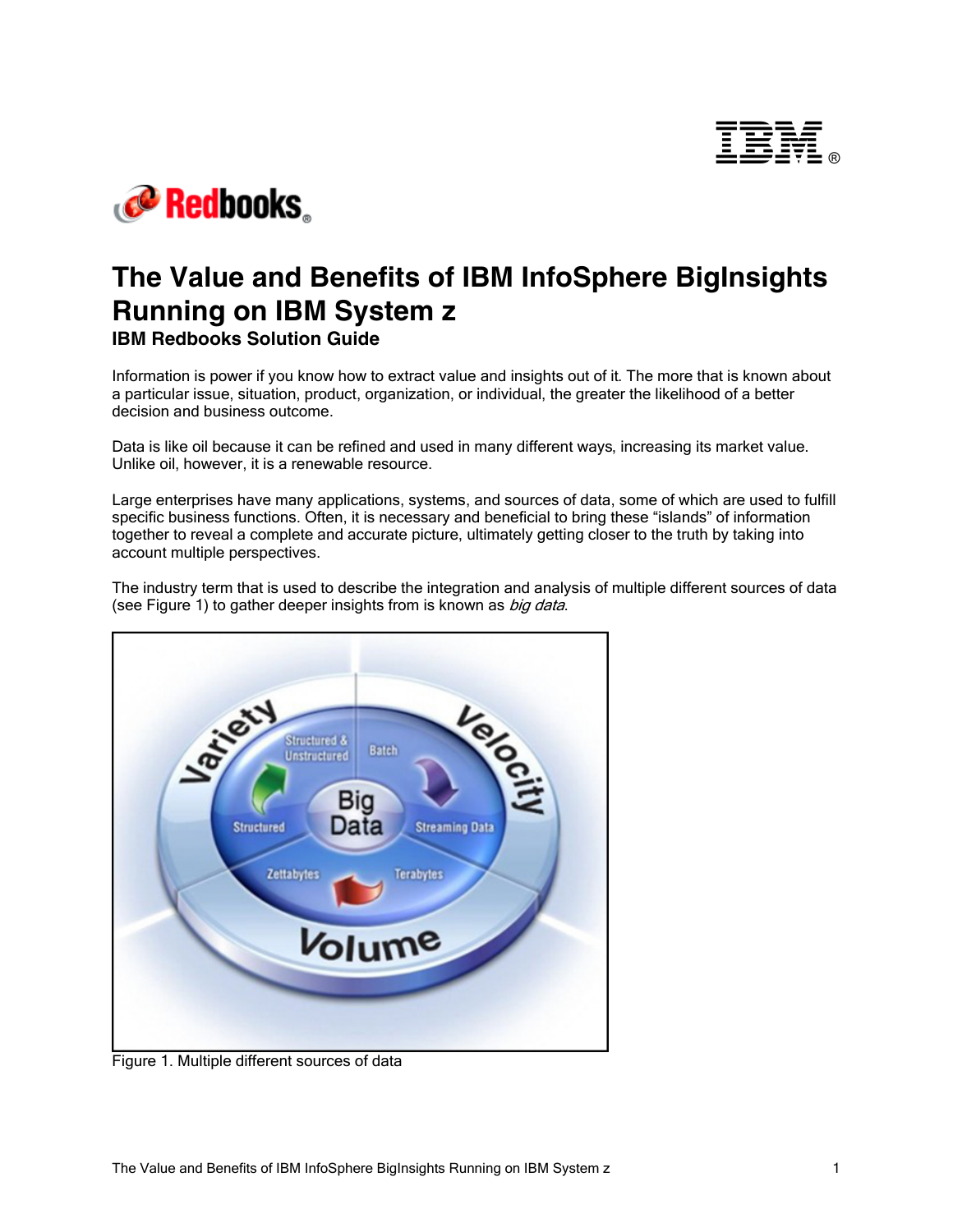# Did you know?

Today, most business analytics are based on information that is stored in enterprise data warehouses that are fed mainly from transaction and operational systems. This data is rich in value, is trusted and understood, as is its provenance. Used by 96 of the top 100 global banks, and 23 of the top 25 US retailers, IBM® System z® holds a significant amount of the world's business critical information.

Although valuable, this data on its own provides just one view of the world. The big data paradigm focuses on combining this data with many other information sources, such as social media, web logs, emails, documents, multi-media, text messages, and sensor information, providing a richer and complete view to augment our knowledge of the world around us.

New technologies, such as Hadoop, use a map/reduce paradigm that enables parallel processing of massive volumes of differently structured data that is spread across potentially hundreds and thousands of nodes. This breaks down the analysis of seemingly unmanageable data volumes into small discrete analytics jobs, and then the reduced result sets are combined to provide the complete answer. This IBM Redbooks® Solution Guide is intended to help organizations understand how IBM InfoSphere® BigInsights™ for Linux on System z and other related technologies can help deliver improved business outcomes as part of a big data strategy.

# Business value

The interest and uptake of Apache Hadoop in the market has been described as unstoppable by analysts, including Forrester Research. The appeal of no-cost open source software and low-cost commodity hardware favors a "divide and conquer" parallel processing approach to analyzing large semi-structured and non-structured data sets. But what starts as an experiment of low cost, "good enough" hardware and software often falls apart when this situation is applied to mission-critical data. A challenge that clients face in big data initiatives is efficiently extracting, transforming, and loading (ETL) large volumes of data from sources such as IBM DB2®, IBM IMS™, and VSAM into Hadoop clusters in a timely and cost-efficient manner.

One critical decision clients make is choosing where to analyze the data. This decision is often influenced by where the data originates and the classification of the data's sensitivity.

IBM InfoSphere BigInsights elevates "good enough" Hadoop to an enterprise-ready, business-critical analytics solution. IBM InfoSphere BigInsights for Linux on System z, combined with IBM InfoSphere System z Connector for Hadoop, provides customers with two key advantages:

- Data that is stored on System z can remain on the platform for analysis under the security of System z while efficiently and effectively moving DB2, IMS, and VSAM related data from IBM z/OS® to Hadoop clusters on Linux on System z partitions or off platform clusters.
- Organizations with sensitive information can ensure that it remains secure by keeping it on System z or moving it there from less secure environments.

The combination of IBM InfoSphere BigInsights for Linux on System z and IBM InfoSphere System z Connector for Hadoop represents lower business risk by reducing the potential of a data breach, lower costs of managing and moving the data between traditional and Hadoop environments, and provides opportunities for growth by offering deeper analysis and insights of data that is stored or needed by applications on System z.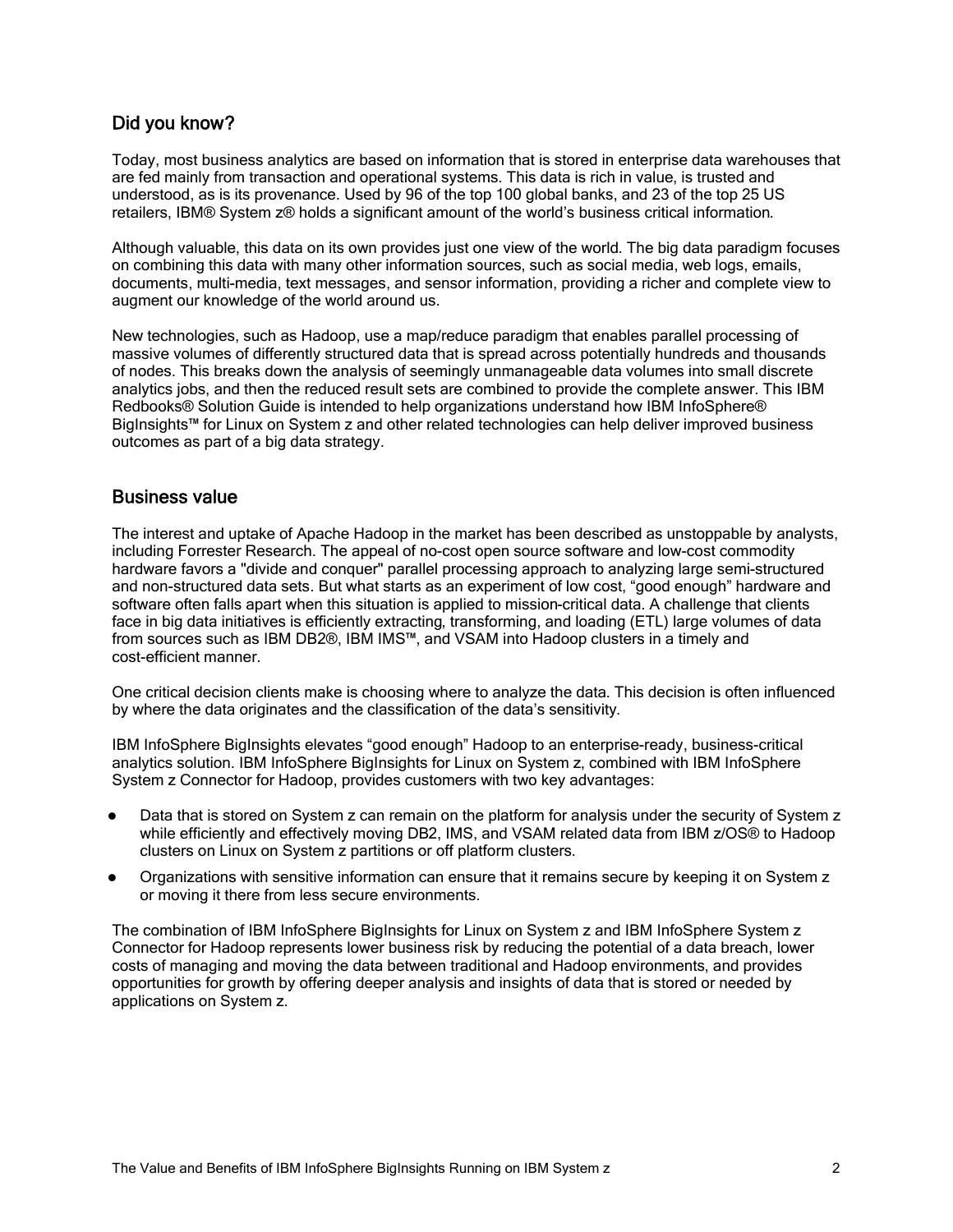# Solution overview

IBM InfoSphere BigInsights on the System z mainframe (mainframe) essentially allows clients to have the best of both worlds. They can continue to benefit from the security and reliability of the mainframe for processing critical data, but they can simultaneously take advantage of the rich tools that exist in Hadoop without compromising the security of operational systems. By combining mainframe data with data from other sources, organizations can obtain a complete view of their business and often gain insights that can help them improve efficiencies, find new revenue opportunities, or reduce costs. The following sections describe how Hadoop is deployed on the mainframe from an architectural standpoint, the software capabilities in InfoSphere BigInsights, and some of the unique considerations that must be taken into account when running Hadoop on the mainframe.

# Solution architecture

IBM InfoSphere BigInsights is an industry-standard Hadoop offering that combines the best of open source software with enterprise-grade capabilities. BigInsights can simplify deployment and accelerate time to value for various big data and analytic workloads both on and off the mainframe.

System z customers can run BigInsights natively on System z Linux partitions, or external to the mainframe on system nodes that are connected through 10 GbE, as shown in Figure 2.



Figure 2. Extend mainframe analytic capabilities with BigInsights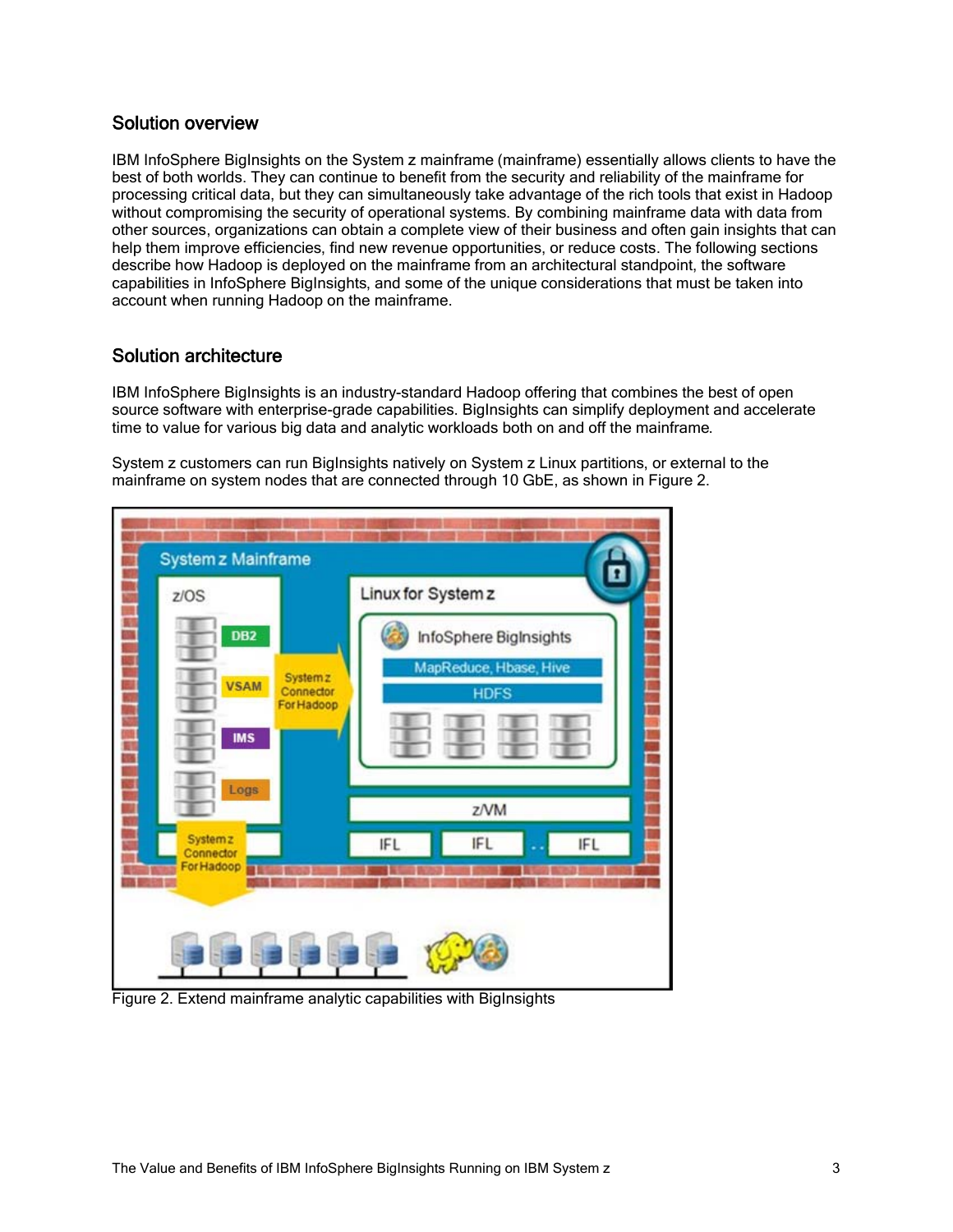There might be significant advantages to running on the mainframe depending on customer requirements:

- Hadoop applications can exist within the System z security perimeter.
- Clients can use mainframe technologies, including IBM HiperSockets™, to securely access production data, and move that data to and from Hadoop for processing.
- Clients can realize the management advantages of running Hadoop on a private cloud infrastructure, providing configuration flexibility and virtualized storage, and avoiding need to deploy and manage discrete cluster nodes and a separate network infrastructure.
- Clients can extend System z governance to hybrid Hadoop implementations.

Clients might prefer to run BigInsights on external cluster nodes that are connected to the mainframe. This might be the appropriate decision in cases where there is less concern about the security of the data, or where data volumes are large but non-critical to the business. This still allows for the results sets to be uploaded into a DB2 for z/OS based data warehouse to, for example, augment a customer record.

IBM InfoSphere BigInsights runs on Intel systems from various manufacturers or on IBM Power Systems™ for clients that need a higher level of performance and reliability than is offered by commodity systems.

IBM InfoSphere BigInsights' software architecture is platform-neutral; it remains consistent whether Hadoop is deployed on or off the mainframe. The following sections look at considerations that are specific to deploying BigInsights in a System z environment.

#### IBM InfoSphere BigInsights software capabilities

This section looks at some of the software capabilities of InfoSphere BigInsights and describes how it is implemented in the System z environment.

#### A primer on Hadoop

At a high level, Hadoop is a distributed file system and data processing engine that handles high volumes of data.

Hadoop was inspired by Google's work on its distributed file system (called GFS) and the MapReduce programming model. Google was wrestling with data volumes that at the time were unprecedented. Existing commercial data management systems could not cost-efficiently address Google's business requirements.

Early work that led to Hadoop was conducted by developers of Lucene (a search indexer) and Nutch (a web crawler). Douglas Cutting, who worked at Yahoo at the time, provided leadership on both of these projects by supporting Yahoo's internal search implementation. Today, Douglas Cutting is credited with the development of Hadoop and its transfer to the public domain as a top-level Apache project.

Hadoop has continued to evolve. Today, there are many subprojects and related projects in the Hadoop ecosystem.

Hadoop uses a different architectural approach than other data management systems. The heart of Hadoop is the Hadoop Distributed File System (HDFS). HDFS is designed for massive scalability across thousands of commodity computing nodes and tens of thousands of physical disk drives. A key design philosophy behind Hadoop is "design for failure" because at this scale, nodes, disks, networks, and operating systems certainly fail. Hadoop is designed to tolerate failures and uses software techniques such as block-replication and synchronization and service failover to ensure continuous availability of data and cluster services.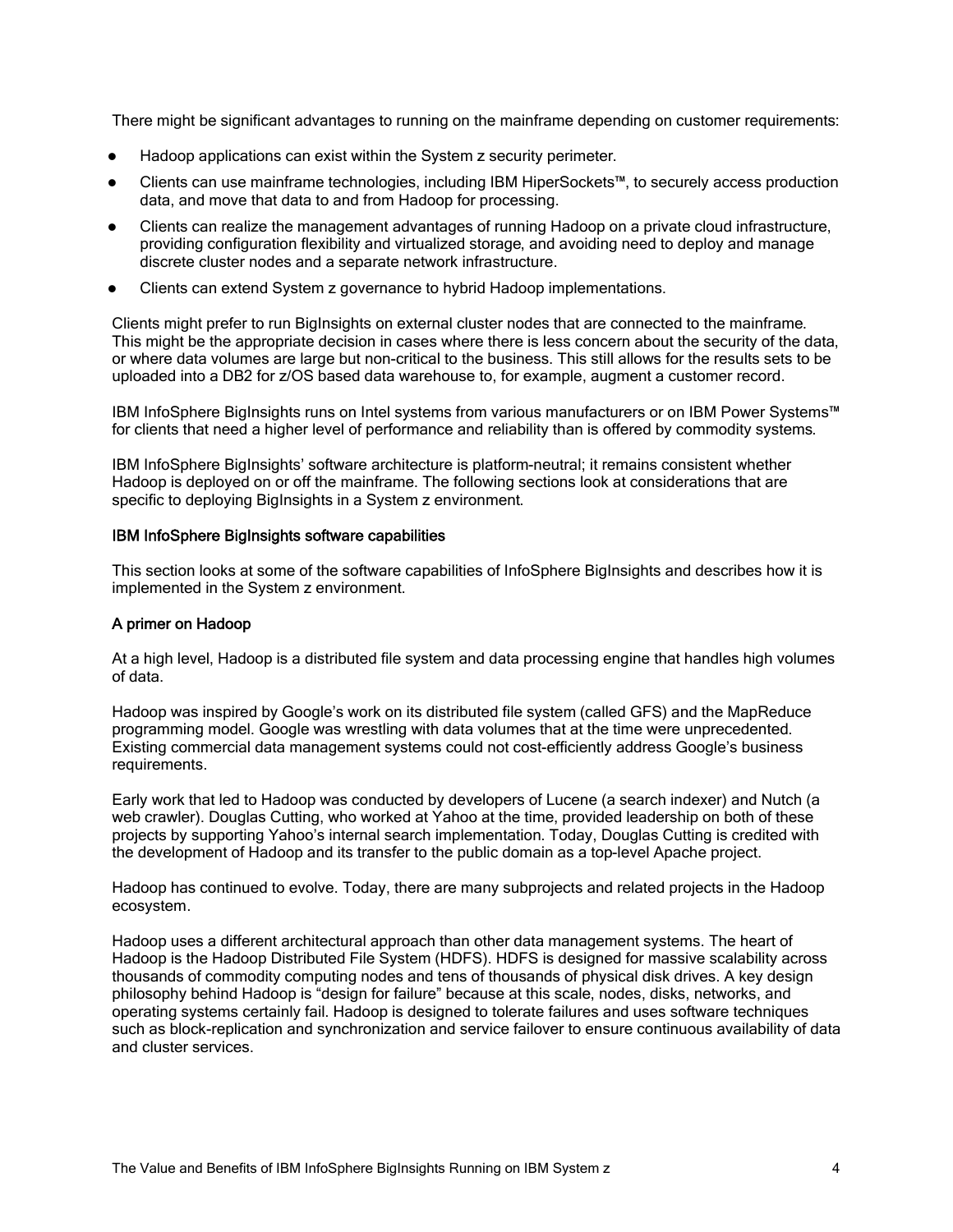Other key Hadoop design principles are parallelism and the notion that it is more cost-efficient to move execution logic to data rather than move large data blocks across congested networks. The MapReduce algorithm reflects this design principle. Mappers are dispatched to run in parallel across a distributed cluster to process vast data sets quickly. Because map tasks are simply programs (usually written in Java), data can exist in virtually any format. Although Hadoop is used regularly to process structured or semi-structured data, it also can be used to process unstructured data if mappers can parse the contents of data blocks in HDFS.

Corporate IT organizations, increasingly faced with demands to retain and process vast amounts of data, have recognized the importance of Hadoop. Many organizations, including IBM, are providing Hadoop toolsets for corporate computing users to solve various problems that are difficult or costly to solve by using traditional techniques.

#### Hadoop on the mainframe

Hadoop evolved in commodity environments, so the implementation of Hadoop in a highly virtualized environment like the System z mainframe poses some challenges:

- Cluster nodes: In Hadoop terminology, a cluster node refers to a physical server that is connected to a Internet Protocol network. Hadoop servers are typically "dense", that is, they are composed of many processor cores, much memory, and multiple hard disk drives (HDDs). A typical configuration for a commodity Hadoop "node" might be a system with two six-core processors (for a total of 12 cores) and 12 HDDs along with 128 GB of memory. In the context of the mainframe environment, a Hadoop "node" is typically a virtual machine running the Linux operating system inside an IBM z/VM® instance. The assignment of resources such as memory, processor cores, and HDDs to each virtual machine is done by the z/VM administrator. Because the BigInsights software is licensed "per node", it is advantageous on the mainframe from a cost standpoint to have a relatively smaller number of nodes where each node has many cores, and many disk and memory resources that are assigned.
- Data replication: Because the HDFS is designed for large clusters of commodity systems, a key design assumption behind Hadoop is that servers and disk drives fail. However, a Linux cluster on the System z platform is highly stable, so data replication requirements might differ.

#### About IBM InfoSphere BigInsights

InfoSphere BigInsights is the IBM enterprise-grade Hadoop offering. It is based on industry-standard Apache Hadoop, but IBM provides extensive capabilities, including installation and management facilities and additional tools and utilities.

Special care is taken to ensure that InfoSphere BigInsights is 100% compatible with open source Hadoop. The IBM capabilities provide the Hadoop developer or administrator with additional choices and flexibility without locking them into proprietary technology.

Here are some of the standard open source utilities in InfoSphere BigInsights:

- PIG
- Hive / HCatalog
- Oozie
- **HBASE**
- Zookeeper
- Flume
- Avro
- Chukwa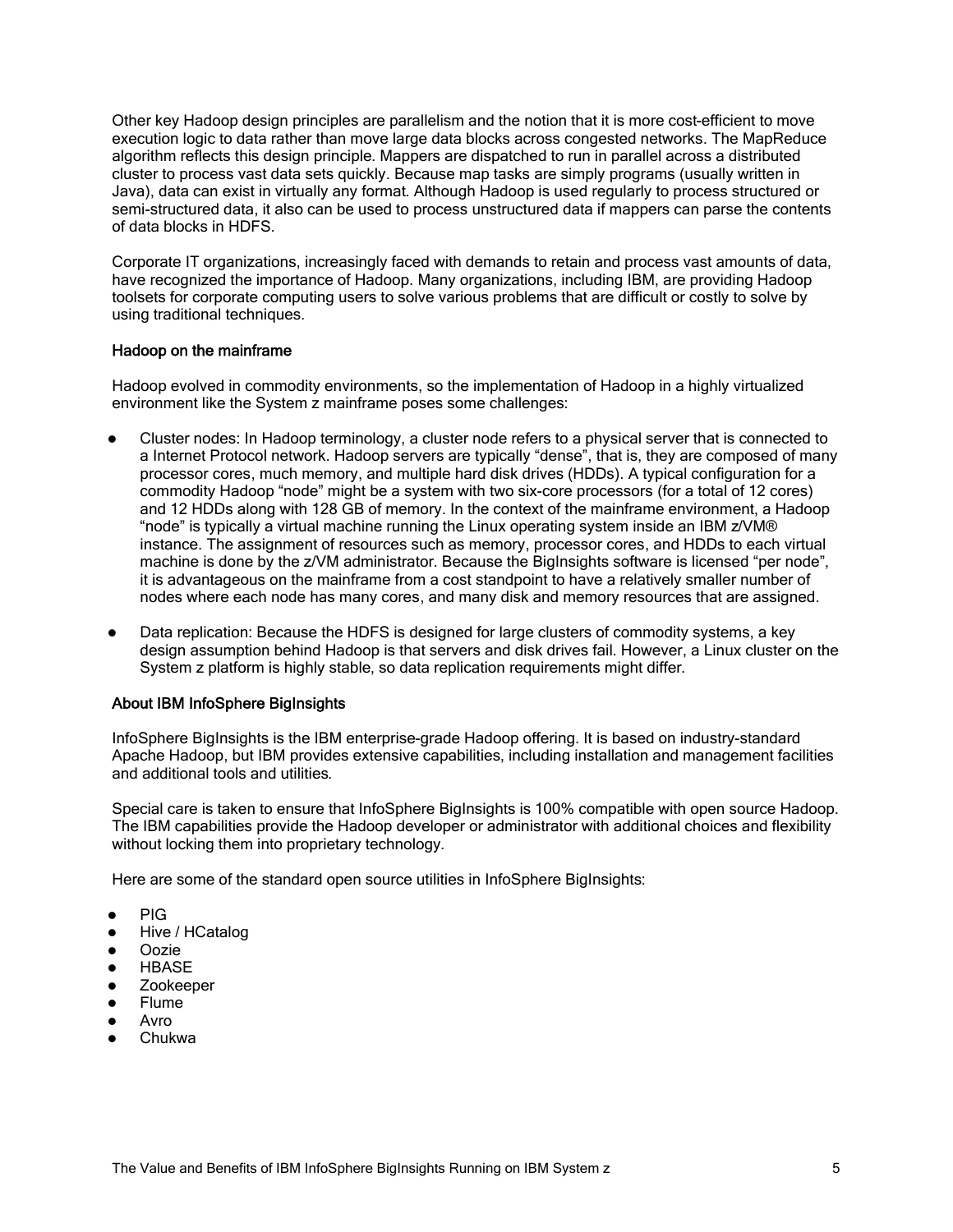#### Key software capabilities

IBM InfoSphere BigInsights provides advanced software capabilities that are not found in competing Hadoop distributions. Here are some of these capabilities:

- Big SQL: Big SQL is a rich, ANSI-compliant SQL implementation. Big SQL builds on 30 years of IBM experience in SQL and database engineering. Big SQL has several ad-vantages over competing SQL on Hadoop implementations:
	- o SQL language compatibility
	- o Support for native data sources
	- o Performance
	- o Federation
	- o Security

Unlike competing SQL-on-Hadoop implementations that introduce proprietary metadata or require that their own specific databases be deployed, Big SQL is open. Big SQL runs natively on existing Hadoop data sets in HDFS and uses existing Hadoop standards, such as the Hive metastore. For mainframe users, federation can be an important capability as well. From a single SQL query, users can query and combine data from multiple sources both within Hadoop clusters on or off the mainframe, including DB2 on z/OS databases with appropriate permissions.

Big R: Big R is a set of libraries that provide end-to-end integration with the popular R programming language that is included in InfoSphere BigInsights. Big R provides a familiar environment for developers and data scientists proficient with the R language.

Setting up a Big R environment requires some additional configuration in BigInsights for Linux on System z environments. Big R provides analytic functions that mirror existing language facilities. Big R implements parallelized execution across the Hadoop cluster, avoiding the need for developers to code their own MapReduce logic. A significant feature of Big R is that it supports downloadable packages from the Comprehensive R Archive Network. This allows these R packages to be "pushed down" and computed in parallel on the InfoSphere BigInsights cluster, which boosts performance and reduces effort on the part of developers.

For more information about the R programming language, go to http://www.project-r.org.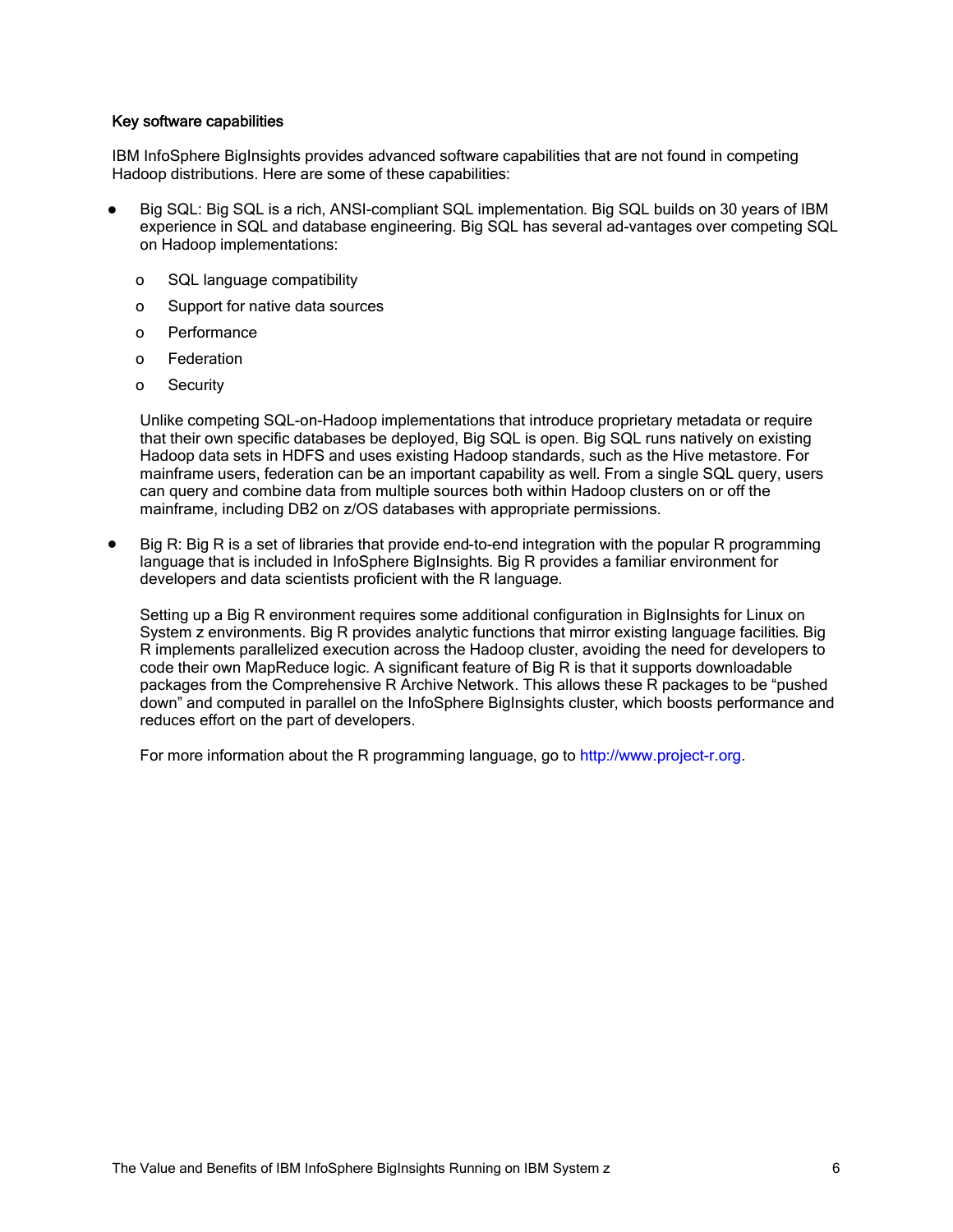Big Sheets: Big Sheets is a spreadsheet style data manipulation and visualization tool that allows business users to access and analyze data in Hadoop without the need to be knowledgeable in Hadoop scripting languages or MapReduce programming. The BigSheets interface is shown in Figure 3. Using built-in line readers, BigSheets can import data in multiple formats. In this example, it is importing data that is stored in Hive.

| <b>IBM InfoSphere BigInsights</b>                                                                                                                                        |                                      |                                       |    |                                                                                      |                       |                    |                   | Welcome      |  |
|--------------------------------------------------------------------------------------------------------------------------------------------------------------------------|--------------------------------------|---------------------------------------|----|--------------------------------------------------------------------------------------|-----------------------|--------------------|-------------------|--------------|--|
| Welcome                                                                                                                                                                  | Dashboard                            | <b>Cluster Status</b><br><b>Files</b> |    | <b>Applications</b><br><b>Application Status</b>                                     |                       |                    | <b>BigSheets</b>  |              |  |
| <b>DFS Files</b>                                                                                                                                                         | <b>Catalog Tables</b>                |                                       |    | Table: gosalesdw.sls_product_brand_lookup                                            |                       |                    |                   |              |  |
| ø                                                                                                                                                                        |                                      |                                       |    |                                                                                      |                       |                    |                   |              |  |
| default                                                                                                                                                                  |                                      |                                       |    | gosalesdw.sls_product_brand_lookup<br>HCatalog Reader 2<br>Save as Master Workbook = |                       |                    |                   |              |  |
| $\Box$<br>۰.<br>gosalesdw                                                                                                                                                |                                      |                                       |    |                                                                                      |                       |                    |                   |              |  |
| m                                                                                                                                                                        | dist_inventory_fact                  |                                       |    | Ready                                                                                |                       |                    |                   |              |  |
| emp_employee_dim<br>m<br>go branch dim<br>go_region_dim<br>m<br>sls_order_method_dim<br>sis_product_brand_lookup<br>B<br>sis_product_dim<br>sis_product_line_lookup<br>e |                                      |                                       |    |                                                                                      |                       | product_brand_code |                   | product_brar |  |
|                                                                                                                                                                          |                                      |                                       |    | 1                                                                                    | 700                   |                    | Unspecified       |              |  |
|                                                                                                                                                                          |                                      |                                       |    | $\overline{c}$                                                                       | 701                   |                    |                   | TrailChef    |  |
|                                                                                                                                                                          |                                      |                                       |    | 3                                                                                    | 702                   |                    | Star              |              |  |
|                                                                                                                                                                          |                                      |                                       |    | 4                                                                                    | 703                   |                    | <b>Blue Steel</b> |              |  |
|                                                                                                                                                                          |                                      |                                       |    | 5                                                                                    | 704                   |                    |                   | Hibernator   |  |
|                                                                                                                                                                          |                                      |                                       |    | 6.                                                                                   | 705                   |                    | Firefly           |              |  |
|                                                                                                                                                                          | sis_product_lookup<br>sis_sales_fact |                                       |    | 7                                                                                    | 706                   |                    | Extreme           |              |  |
|                                                                                                                                                                          |                                      |                                       |    | 8                                                                                    | 707                   |                    | Canyon Mule       |              |  |
|                                                                                                                                                                          |                                      |                                       |    | 9                                                                                    | 708                   |                    | EverGlow          |              |  |
|                                                                                                                                                                          |                                      |                                       |    | 10                                                                                   | 709                   |                    | Husky             |              |  |
|                                                                                                                                                                          |                                      |                                       |    | 11                                                                                   | 710                   |                    | Granite           |              |  |
|                                                                                                                                                                          |                                      |                                       |    | 12                                                                                   | 711                   |                    | Mountain Man      |              |  |
|                                                                                                                                                                          |                                      |                                       |    | 13                                                                                   | 712                   |                    | Polar             |              |  |
|                                                                                                                                                                          |                                      |                                       | 14 | 713                                                                                  |                       | Edge               |                   |              |  |
|                                                                                                                                                                          |                                      |                                       | 15 | 714                                                                                  |                       | Seeker             |                   |              |  |
|                                                                                                                                                                          |                                      |                                       |    | 16                                                                                   | 715                   |                    | Glacier           |              |  |
|                                                                                                                                                                          |                                      |                                       |    | 17                                                                                   | 716                   |                    | BugShield         |              |  |
|                                                                                                                                                                          |                                      |                                       | 18 | 717                                                                                  |                       | Sun                |                   |              |  |
|                                                                                                                                                                          |                                      |                                       |    | 19                                                                                   | 718                   |                    | Course Pro        |              |  |
|                                                                                                                                                                          |                                      |                                       |    | 20                                                                                   | 719                   |                    | Hailstorm         |              |  |
|                                                                                                                                                                          |                                      |                                       |    | 21                                                                                   | 720                   |                    | Relief            |              |  |
|                                                                                                                                                                          |                                      |                                       |    | m.m                                                                                  | $\epsilon$ [mm] $m$ ] |                    |                   |              |  |

Figure 3. InfoSphere BigSheets interface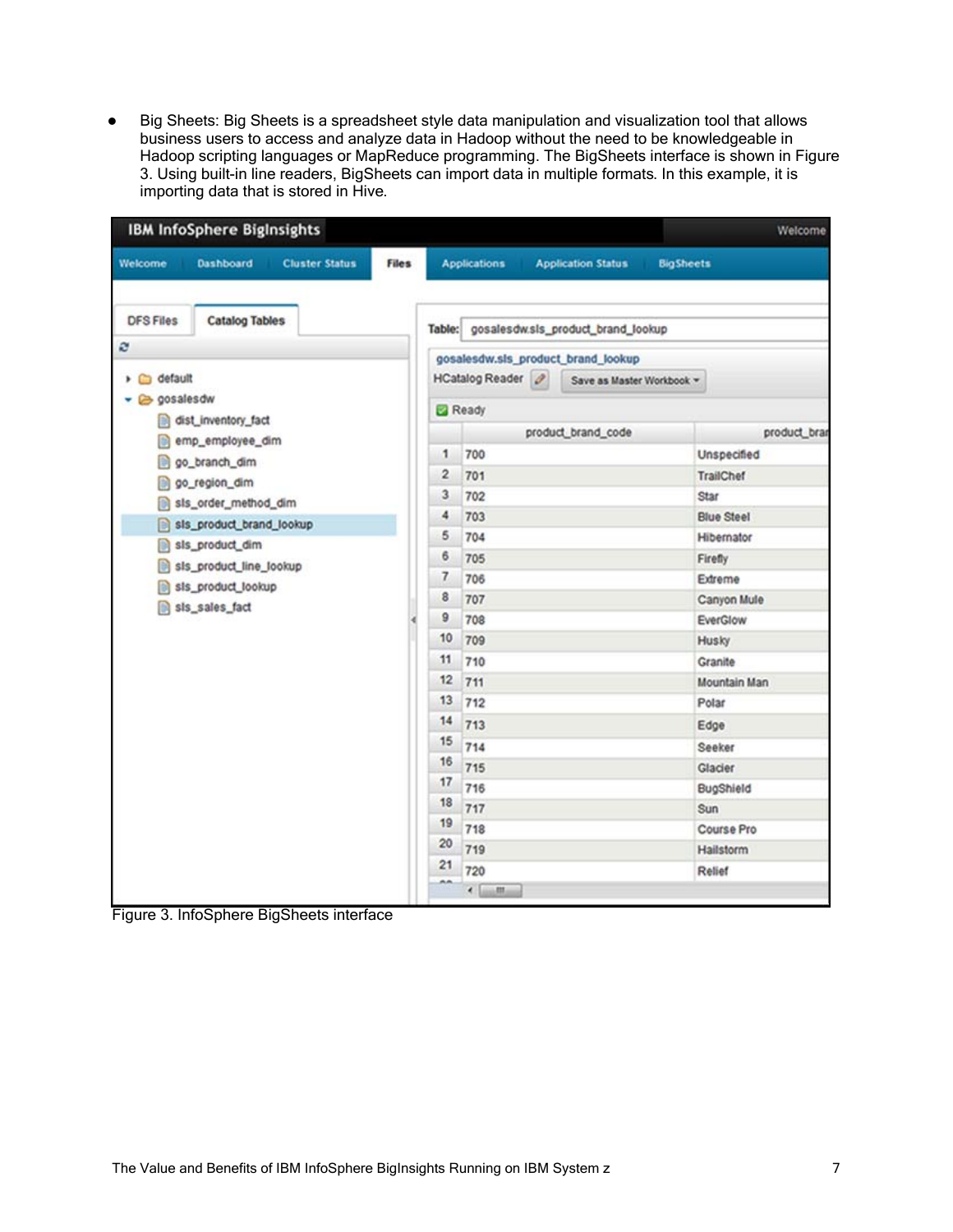- Application Accelerators: IBM InfoSphere BigInsights extends the capabilities of open source Hadoop with accelerators that use pre-written capabilities for common big data use cases to build quickly high-quality applications. Here are some of the accelerators that are included in InfoSphere BigInsights:
	- o Text Analytics Accelerators: A set of facilities for developing applications that analyze text across multiple spoken languages
	- o Machine Data Accelerators: Tools that are aimed at developers that make it easy to develop applications that process log files, including web logs, mail logs, and various specialized file formats
	- o Social Data Accelerators: Tools to easily import and analyze social data at scale from multiple online sources, including tweets, boards, and blogs

Not all capabilities that are available in InfoSphere BigInsights Enterprise Edition are supported on Linux for System z platforms. The following optionally deployable components are *not* supported by BigInsights for Linux on System z at this time:

- Adaptive MapReduce: An alternative, Hadoop-compatible scheduling framework that provides enhanced performance for latency sensitive Hadoop MapReduce jobs.
- IBM GPFS™ FPO: A variant of IBM GPFS that is POSIX-compliant and provides HDFS compatibility while providing Hadoop-style data locality by emulating the operation of the Hadoop NameNode.

Also, depending on the version of BigInsights that is deployed, some open source components might not be available on System z as a part of the BigInsights distribution.

#### Considerations when deploying on the mainframe

System z mainframes can interact with Hadoop clusters running on or off the mainframe. You might want to use Hadoop-based tools to analyze production data or combine other sensitive data with data from external sources and still operate within the security perimeter of the mainframe.

Hadoop, and BigInsights by extension, is a set of distributed software services that runs across multiple Linux compute hosts. BigInsights is well-suited to run within the IBM Linux for System z environment.

Although Linux for System z can run natively on mainframe central processors (CPs), in practice customers typically deploy Linux environments using the IBM Integrated Facility for Linux (IFL). By using the z/VM virtualization technology, one or more IFL processors can be allocated to logical partitions (LPARs). Each z/VM LPAR can have one or more Hadoop nodes where underlying system resources are mapped to the LPAR by using the IBM Processor Resource System Manager (IBM PR/SM™). As an alternative, resources from multiple LPARs can be aggregated and used by a single Hadoop cluster node. Storage resources can be similarly virtualized with storage coming from a mainframe-attached storage unit, such as an IBM System Storage® DS8000® series array. Because these subsystems provide all-flash storage or hybrid flash storage capabilities, they can typically deliver better I/O performance than local disk approaches that are normally used on commodity Intel clusters.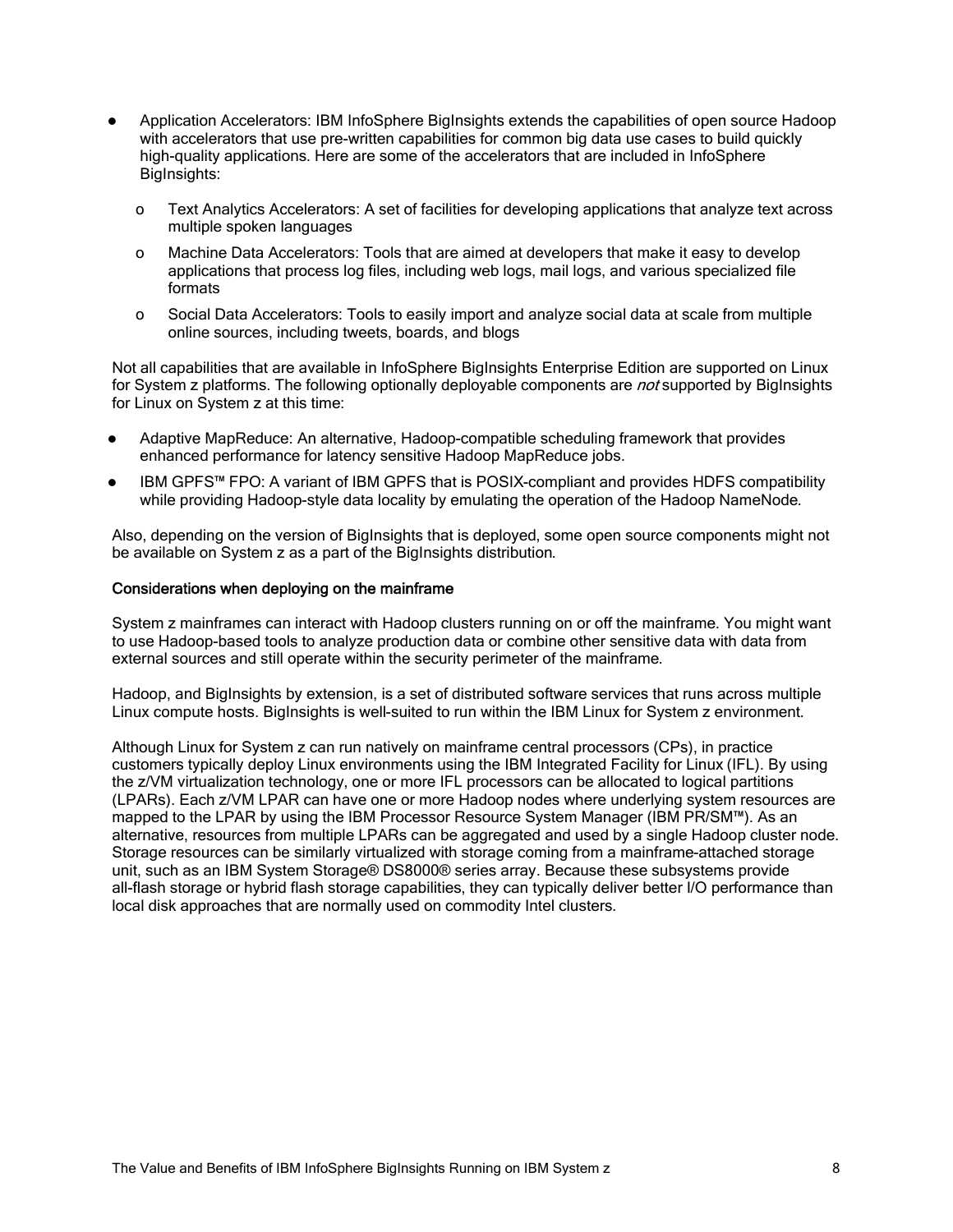As shown in Figure 4, BigInsights clusters that are deployed on the mainframe typically are deployed across several nodes. Performance in Hadoop is a function of the system resources that are assigned to each node, and the number of nodes participating in the cluster. In traditional Hadoop clusters on Intel environments, total storage requirements also drive the size of the cluster. Total storage is less of a consideration in System z environments because the underlying storage is already virtualized.



Figure 4. Deploying BigInsights on System z

Another mainframe advantage is that the underlying storage in a DS8000 series subsystem can be configured for reliability by using various RAID approaches to make sure that operations can continue in the event of the loss of a disk. Typically, Hadoop clusters rely on block replication to guard against the inevitable failure of disks. A block-replication factor of three is typical on Hadoop clusters, meaning that every block is replicated on three separate disks across the cluster. By avoiding or at least reducing the need for block replication because of the robustness and reliability of the platform, BigInsights on System z can make more efficient use of storage.

When deploying Hadoop clusters, normally at least one cluster host is allocated to the function of a master node, and other hosts are referred to as data nodes. In deploying a five-node cluster, for example, one node may be allocated to running key services, such as the BigInsights web console, HDFS NameNode Service, or JobTracker services. The data nodes in the cluster typically support the distributed HDFS file system and the various parallel frameworks on Hadoop, such has MapReduce, HBASE, and Big SQL.

As clusters become larger and cluster workload increases, it might be appropriate to deploy multiple master nodes. Multiple master nodes provide an additional degree of resiliency by allowing key Hadoop services to fail over to a second master node in the event of a hardware of software failure. It also provides more capacity because application managers (such as the Job Tracker) and workflow-oriented services (such as Oozie in Hadoop) normally run on master nodes instead of data nodes.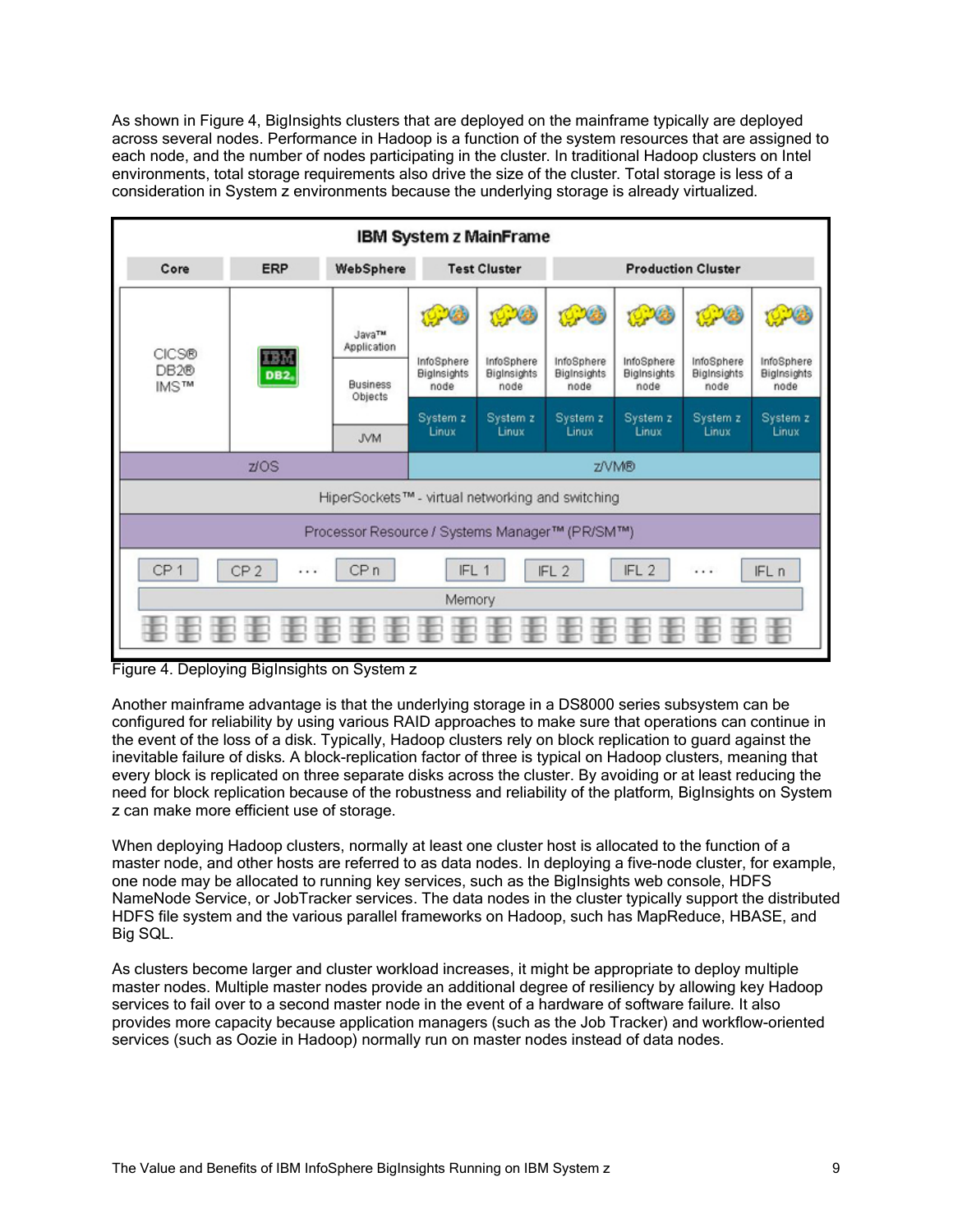#### Additional deployment models

"Considerations when deploying on the mainframe" describes deployment of InfoSphere BigInsights directly on the System z. InfoSphere BigInsights also can be deployed on external clusters that are composed of Intel based systems or IBM Power Systems.

A third deployment model involves deploying InfoSphere BigInsights on a cloud-based service, such as IBM SoftLayer. This approach might be preferable when the following conditions apply:

- Clients do not want to be bothered with acquiring and maintain a Hadoop on cluster on their own premises.
- Data that is stored and processed on Hadoop comes largely from external sources as opposed to local data sources (such as cloud-based social media aggregators).
- Clients want to retain the flexibility to alter the size of clusters up and down based on changing requirements.

In the case of a System z hybrid Hadoop deployment that includes nodes running BigInsights on the IBM SoftLayer service, IBM provides a service that is called IBM BigInsights on Cloud. IBM typically provides a Vyatta appliance at the customer site along with the hosted Hadoop cloud service.

The Vyatta appliance is configured as a secure VPN tunnel between the client's network and the SoftLayer network supporting the Hadoop cluster. SoftLayer offers a "bare metal" infrastructure that can be used to build Hadoop clusters within SoftLayer. Bare metal servers support dedicated cloud-based clusters and provide the following advantages:

- Better quality of service because multiple virtualized environments are not sharing a physical infrastructure
- More predictable service levels because traditional problems such as "noisy neighbor" effects, which are problematic in competing cloud solutions, do not apply
- Better security isolation because clients customers are ensured access to their own dedicated compute, network, and storage infrastructure, which reduces the risk of data being compromised
- Client control of the entire compute environment

Additional information about deploying Hadoop and System z is available in Hadoop and System z, REDP-5142.

### Usage scenarios

Customer that are running System z environments can augment the mainframe by using Hadoop in many different ways. This section looks at some of the more common usage scenarios for using InfoSphere BigInsights to help process mainframe data.

#### ETL processing

ETL processing is a common use case for Hadoop. Although offerings such as IBM InfoSphere DataStage® are well-suited for ETL requirements involving structured data on the mainframe, Hadoop might offer better ETL for other data types. Often, ETL is described as "ELT" in Hadoop environments, reflecting the fact that transformation operations are performed after data is loaded into Hadoop.

Performing ETL in Hadoop becomes more viable as data sets become large or when they can benefit from the parallel processing facilities that are inherent in Hadoop to reduce total processing times. Hadoop is well-suited to process semi-structured or unstructured data because Hadoop provides specific facilities for dealing with these types of data.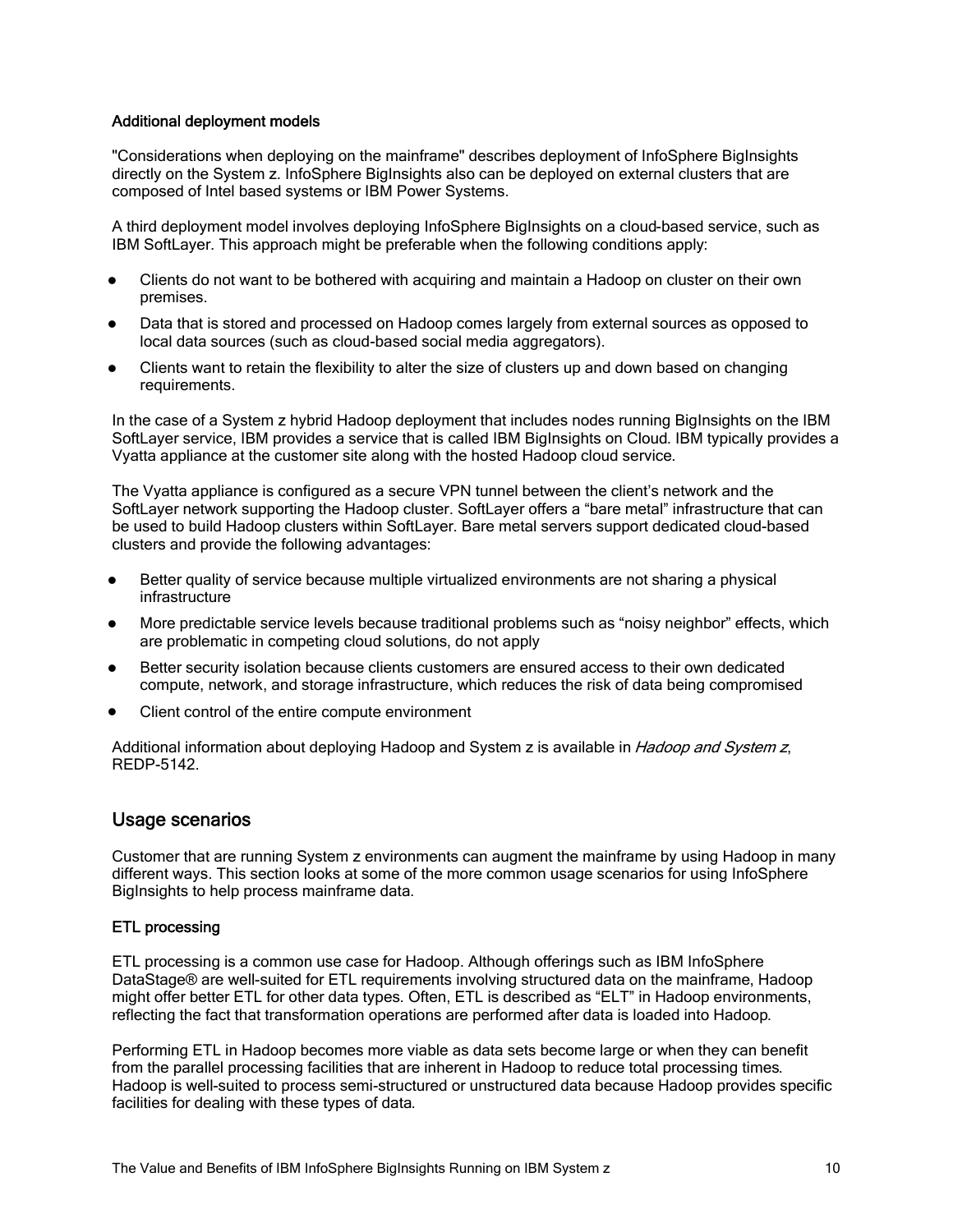#### Analytic models that are composed of multiple data sources

For some types of business problems, clients might find themselves wanting to analyze data coming from multiple sources. As an example, data sources on z/OS might contain key information about customers and related transactional information.

To provide a complete view of the relationship between customers, it might be useful to combine customer transactional information with data coming from other sources:

- Logs from electronic self-service / self-provisioning systems
- Customer service interactions
- Web loas
- Text in emails, chats, or recorded telephone conversations with a call center
- Social media content that is gathered from various aggregators

To analyze all these data sources together, it is easier and more cost-efficient to move the data into a common "sandbox" where relevant data can be extracted and combined. Hadoop provides an ideal platform for this type of ad hoc data exploration. As relationships between data sources are better understood and some data views are deemed to be valuable, more robust processes can be devised to incorporate these additional data sources into analytic applications.

#### Ad hoc analysis of mainframe data

Experimenting directly on mainframe operational data is a bad idea. You risk corrupting data because of human or programming error, or causing adverse effects on the quality of service for production applications on z/OS.

In these cases, it might be preferable to take extracts of mainframe data from z/OS data sources and make the data available in native Hadoop formats, such as delimited data, Hive, or HBASE. Tools such as the IBM InfoSphere System z Connector for Hadoop provide an easy way to transfer efficiently large quantities of data from various mainframe data sources. Customers also can use other third-party solutions, such as the Dovetail Technologies Co:Z Co-Processing Toolkit.

By moving z/OS data to Hadoop for ad hoc analysis, you can experiment and create different views of data without adversely impacting operations. This is true on or off the mainframe. If particular views of data or new capabilities are deemed to be useful, they can be rolled into production applications on the mainframe, or the Hadoop environment can be used to produce these data views on an ongoing basis.

#### Mainframe log file analysis

Another important usage scenario for Hadoop and the mainframe is the analysis of various mainframe log file formats. IBM System Management Facility (SMF) is a component of z/OS for mainframe computers that provides a standardized method for writing out activity to a data set. SMF provides complete instrumentation of baseline activities on the mainframe, including I/O, network activity, software usage, processor usage, and other items. Add-on components, including DB2, IBM CICS®, IBM WebSphere® MQ, and IBM WebSphere Application Server, provide their own log file type reporting using SMF.

Hadoop, and BigInsights in particular, provide rich facilities for parsing, analyzing, and reporting on log file of all types. By analyzing logs using tools in BigInsights, clients can realize a number of benefits:

- Understand usage patterns by user, application, and group
- Identify issues before they affect production applications
- Gather trending information that is useful for capacity planning
- Find intrusion attempts, other security issues, or evidence of fraudulent activity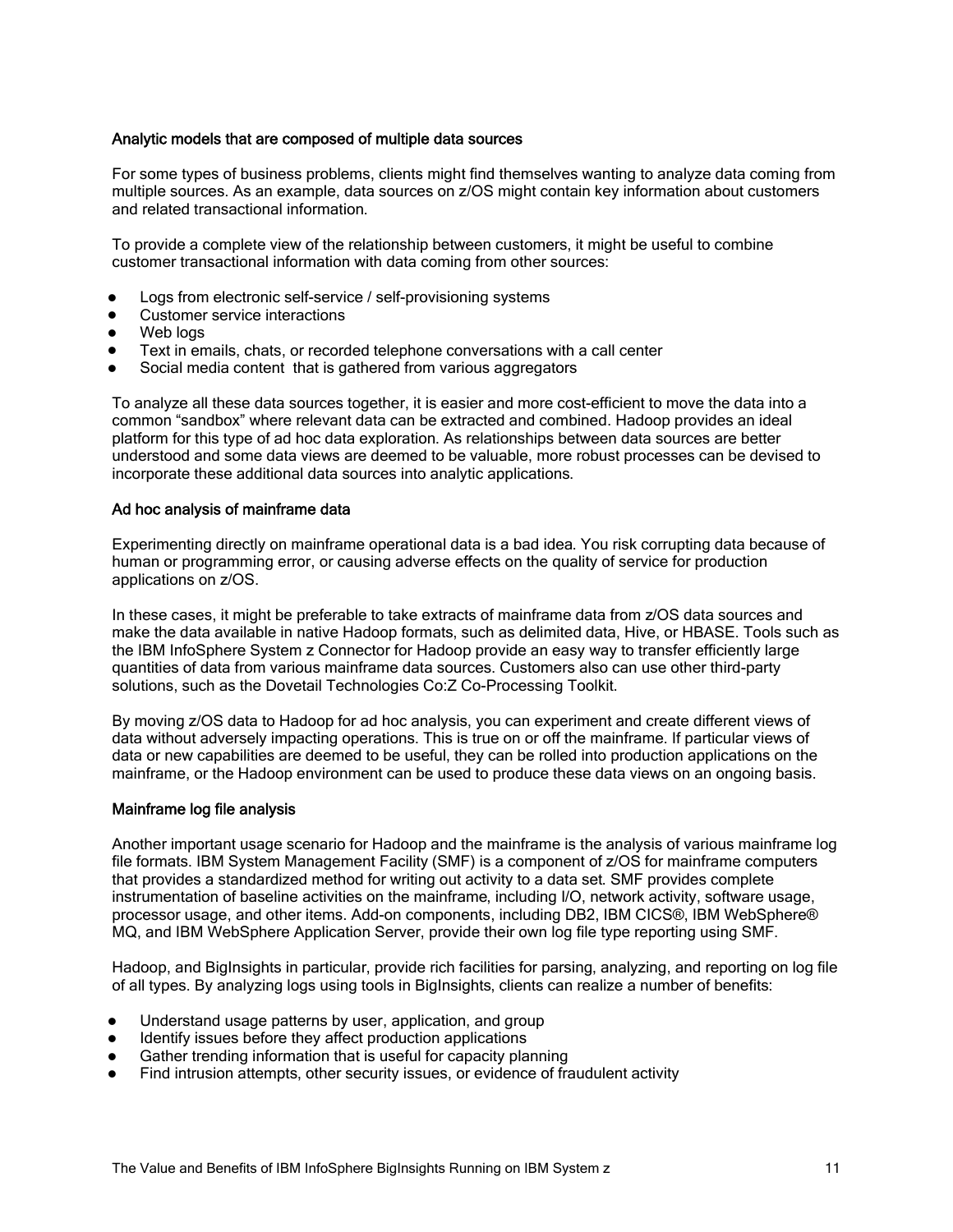Because Hadoop is designed to support large data sets, clients can retain raw log data for longer periods than otherwise is feasible. More data helps clients discover long-term trends that are related to usage and variance in activities.

#### Extending DB2 functions by offloading processing to Hadoop

Firms are increasingly interested in incorporating external data into data models that are stored in production environments. A nice feature of DB2 for z/OS is that it provides specific facilities that allow user-defined functions to submit queries to Hadoop clusters on and off the mainframe, and read back the results of those queries and populate designated tables in DB2 for z/OS. This approach allows the mainframe to essentially "pull" summary information from trusted big data sources rather than needing to load and process all of the information in z/OS.

# Integration

When extending the mainframe environment with Hadoop, a key consideration is how to integrate the environments and facilitate data movement. This section looks at some common ways to move data between the mainframe and Hadoop.

#### Triggering Hadoop analytics from IBM DB 2 for z/OS

DB2 for z/OS provides user-defined functions that simplify the integration between DB2 applications and InfoSphere BigInsights. Among these user-defined functions are JAQL\_SUBMIT and HDFS\_READ, which is a table-level function.

The basis of the integration is the use of JAQL, a query language that is primarily used for processing data in JavaScript Object Notation (JSON) format. JAQL can be used to perform efficiently operations on data in Hadoop, such as select, filter, join, and group. When processing large data sets, it is more efficient to pre-process data sets in Hadoop, and then move a smaller set of resulting data to the mainframe for processing. InfoSphere BigInsights provides a JAQL Server that allows remote entities (including DB2 for z/OS on the mainframe) to submit queries to Hadoop.

The JAQL\_SUBMIT function enables users to start IBM InfoSphere BigInsights JAQL from a DB2 application. The related HDFS\_READ function can read the contents of a file directly from HDFS and return the contents as a DB2 table.

HDFS READ is useful either as a stand-alone function or when used with JAQL SUBMIT. As a use case for the former, if a customer has a data source in Hadoop that is being periodically updated automatically, the customer can use HDFS\_READ in DB2 applications to make sure that mainframe applications always reflect the latest available data from the Hadoop cluster. Using JAQL\_SUBMIT, customers can run a JSON Query on Hadoop to generate the file before reading the results into DB2.

This capability is described in detail in the InfoSphere BigInsights documentation. The following sample select statement in DB2 shows where a table is generated dynamically by the query based on a JAQL script that is submitted to BigInsights, the results of which are returned to DB2 by the HDFS\_READ function:

```
SELECT * FROM temp, TABLE(hdfs read(jagl_submit(
 'expandFD([$id_TMP,$accounts_TMP,$balance_TMP,$desc_TMP]
   ->write(del("lsd.out",
      { schema: schema
        { id:long,account:decfloat,balance:double,desc:string
}
     \{)));',temp.params,'9.125.91.40','8080','600000')))
  AS Write1000Row;
```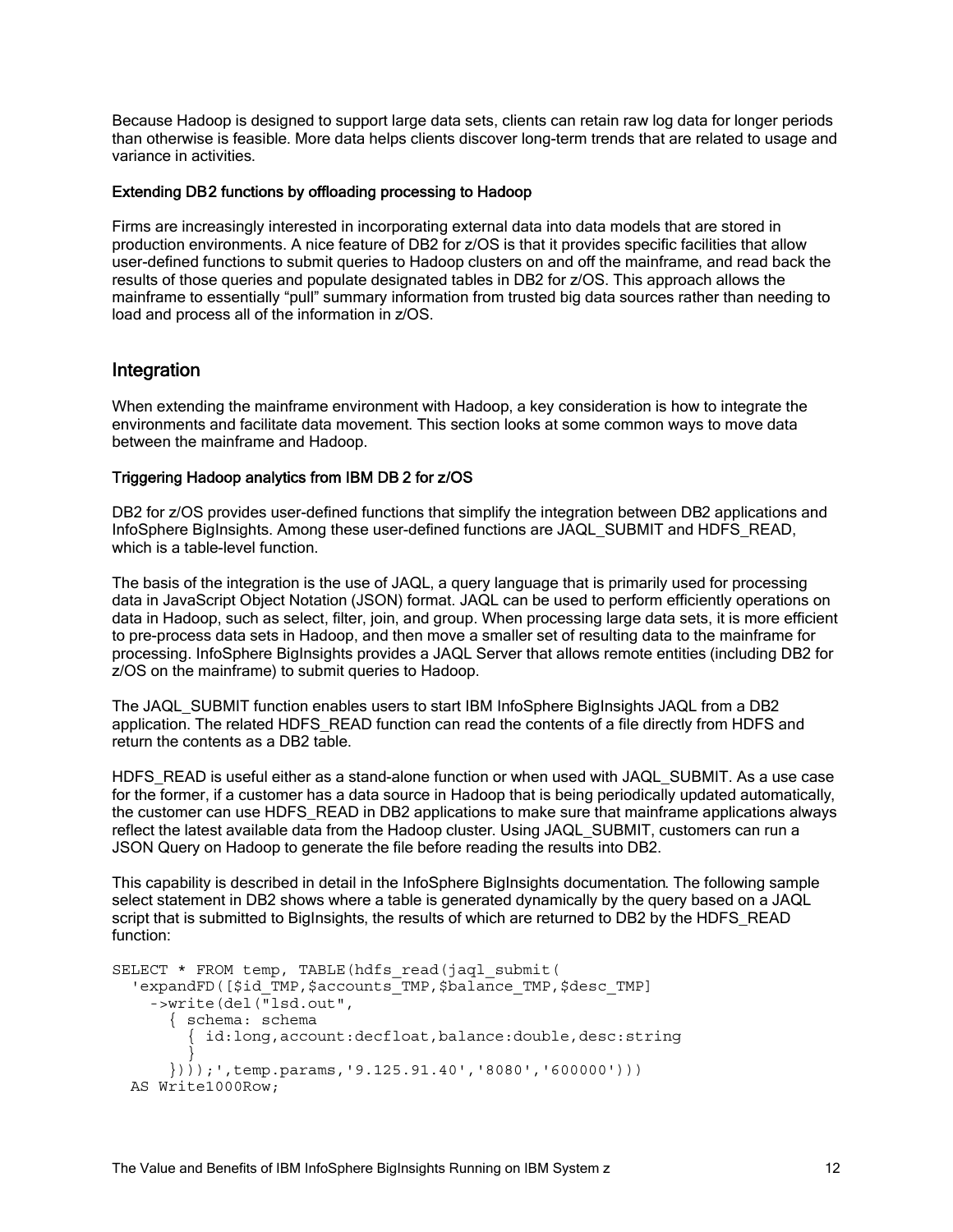#### Using Big SQL to access to multiple data sources

Big SQL in InfoSphere BigInsights supports the federation of multiple data sources, including (but not limited to) DB2, IBM PureData® System for Analytics (Netezza), IBM PureData System for Operational Analytics, Teradata, and Oracle.

Whereas the approach that is described in "Triggering Hadoop analytics from IBM DB2 for z/OS" is about DB2 "pulling" information from BigInsights, this approach is different. It involves Big SQL being used to pull information from Hadoop, DB2, and other data sources before optionally storing a combined result on the BigInsights cluster.

To users and client applications, data sources appear as a single collective group in the Big SQL server. Users and applications interface with Big SQL to access the data. The Big SQL server contains a system catalog that stores information about the data that it can access. This catalog contains entries that identify data sources and their characteristics.

#### IBM InfoSphere System z Connector for Hadoop

Another important tool for integrating InfoSphere BigInsights with System z data sources is the IBM InfoSphere System z Connector for Hadoop.

IBM InfoSphere System z Connector for Hadoop provides fast and seamless data connectivity between various mainframe data sources and IBM InfoSphere BigInsights. You can easily extract data from z/OS sources, including IBM DB2 for z/OS, IBM IMS, VSAM, and various system and application log files, without the need for mainframe-based SQL queries, custom programming, or specialized skills. When data is in Hadoop, you can use the rich capabilities of IBM InfoSphere BigInsights to process and analyze data quickly and cost-efficiently. Hadoop processing can take place on an external cluster that is connected to the IBM zEnterprise® mainframe or directly on a mainframe running BigInsights Linux on System z.

By extending the capabilities of System z with IBM InfoSphere BigInsights and the IBM InfoSphere System z Connector for Hadoop, users can create a hybrid transaction and analytic processing platform that can manage mixed workloads, while maintaining the high quality of service, security, and integrity that IBM mainframe users have come to expect.

#### Running analytic tools to access Hadoop data

In addition to technical integration approaches, System z and other platforms may also run additional applications that directly support connectivity to Hadoop clusters. Examples of analytics offerings in the IBM portfolio that support processing on Hadoop include IBM SPSS®, IBM Cognos®, and IBM Tealeaf®.

Many third-party applications, including SAS and MicroStrategy, also support IBM InfoSphere BigInsights. These ISV applications might run either on or off the mainframe and, depending on the application, might be supported in Linux for System z partitions.

The specifics of integration approaches and supported versions vary by ISV.

# Supported platforms

At the time of writing, InfoSphere BigInsights V2.1.2 is certified on Linux on System z. It is supported on Red Hat Enterprise Linux 6.4 running on a z/VM environment or on native Linux on System z LPARs. It is not supported on SLES environments.

BigInsights on the mainframe normally is deployed on IFL processors on System z environments.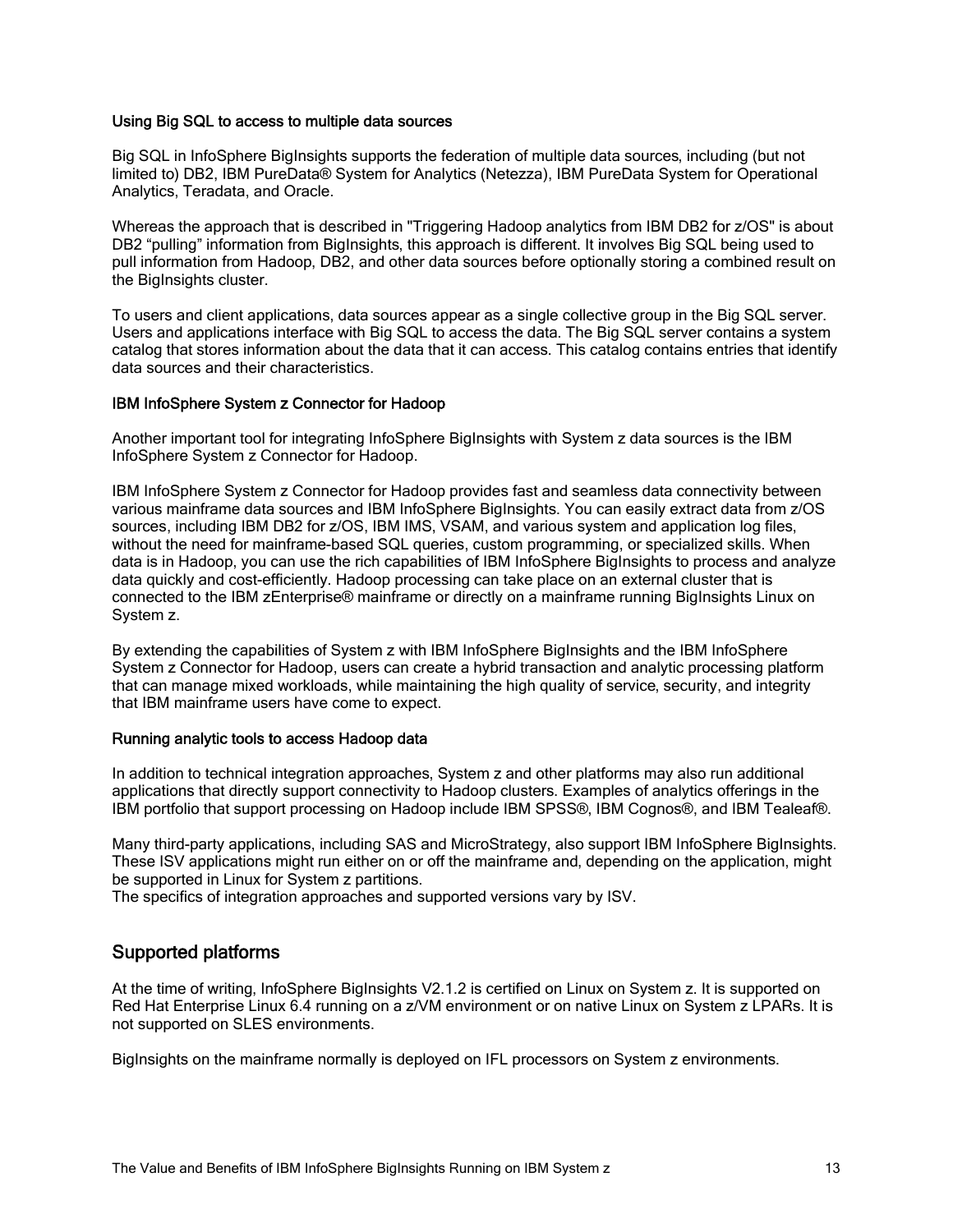For more information about how RHEL 6.4 is deployed on IBM z/VM environments, see The Virtualization Cookbook for IBM z/VM 6.3, RHEL 6.4, and SLES 11 SP3, SG24-8147.

# Ordering information

IBM InfoSphere BigInsights on System z is licensed per node. A node refers to a node running on a virtual machine running an instance of an operating system.

With Hadoop clusters, it is typical to have dense nodes that are composed of many cores and multiple individual HDDs. Having fewer relatively dense compute and storage cluster nodes (RHEL OS instances) is more cost-efficient to operate because it reduces the number of InfoSphere BigInsights licenses that must be purchased. In Intel based Hadoop cluster environments, it is typical to have 12 - 16 cores per cluster node with a similar number of individual dedicated HDDs.

InfoSphere BigInsights Enterprise Edition is licensed per node or per virtual server (the latter being the appropriate metric in System z environments). The InfoSphere BigInsights Standard Edition is not available for ordering on System z.

Here are the descriptions and part numbers for orderable components:

- D13E9LL: InfoSphere BigInsights Enterprise Edition for System z License + SW sup-port and subscription services for 12 months
- E0J67LL: InfoSphere BigInsights Enterprise Edition for System z annual SW support and subscription services renewal for 12 months
- D13EALL: InfoSphere BigInsights Enterprise Edition for System z annual SW support and subscription services reinstatement

#### Related platforms

IBM InfoSphere BigInsights also can be deployed on other platforms, including IBM and competitive Intel based systems, IBM Power Systems, and cloud service offerings, including IBM SoftLayer and third-party infrastructure-as-a-service (IaaS) offerings.

Customers that want to simplify the process of extracting and translating data from mainframe sources into Hadoop formats might want to use the IBM InfoSphere System z Connector for Hadoop, which is available as a separate offering. The System z Connector for Hadoop automates the process of transferring data from mainframe z/OS sources, including VSAM, QSAM, IMS, DB2, and various log file formats, and stores data in various formats on BigInsights Hadoop clusters on System z or clusters off the mainframe.

# Related information

- Hadoop and System z, REDP-5142
- The Virtualization Cookbook for IBM z/VM 6.3, RHEL 6.4, and SLES 11 SP3, SG24-8147
- IBM InfoSphere BigInsights ibm.com/software/os/systemz/biginsightsz
- R programming language http://www.project-r.org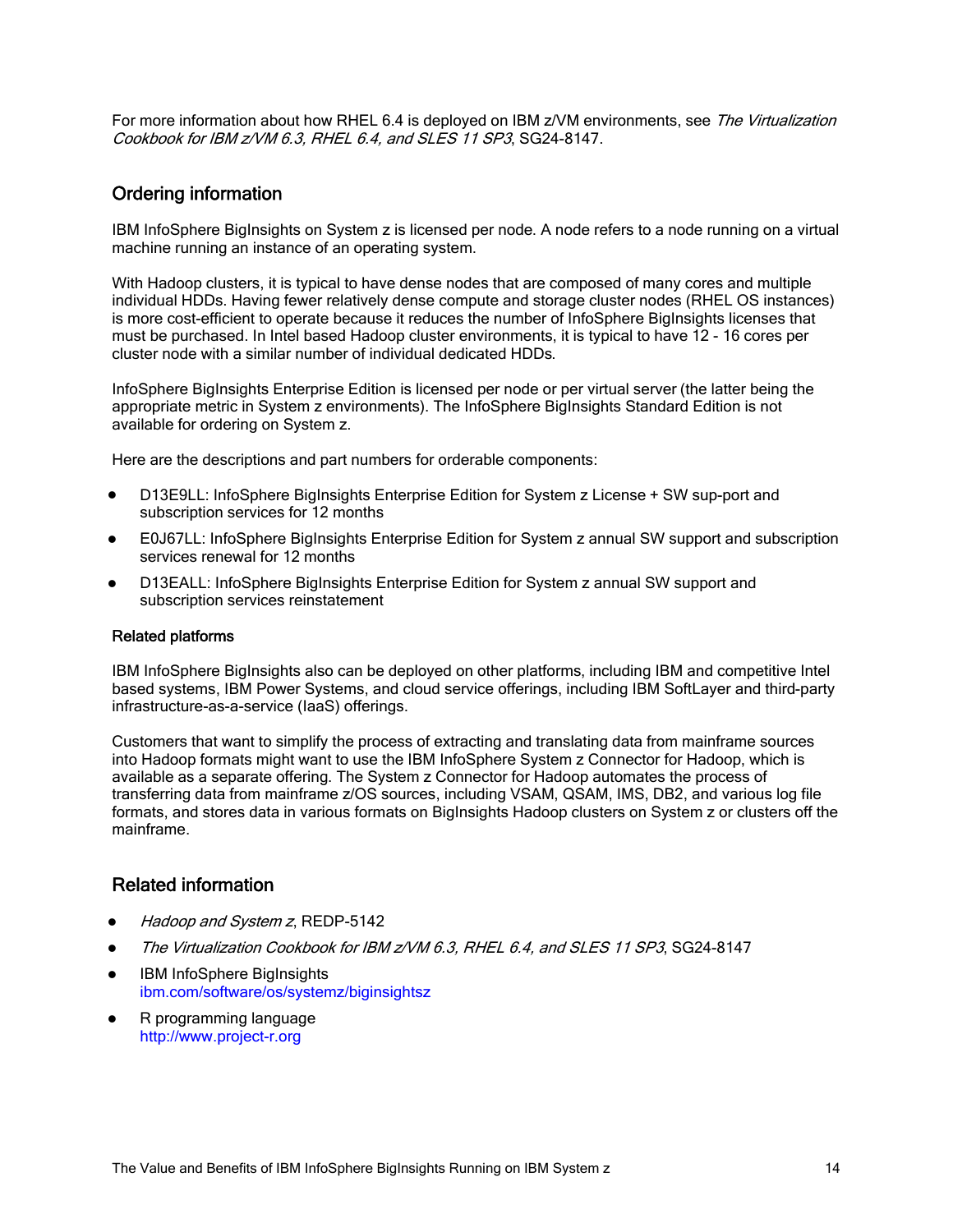# **Notices**

This information was developed for products and services offered in the U.S.A.

IBM may not offer the products, services, or features discussed in this document in other countries. Consult your local IBM representative for information on the products and services currently available in your area. Any reference to an IBM product, program, or service is not intended to state or imply that only that IBM product, program, or service may be used. Any functionally equivalent product, program, or service that does not infringe any IBM intellectual property right may be used instead. However, it is the user's responsibility to evaluate and verify the operation of any non-IBM product, program, or service. IBM may have patents or pending patent applications covering subject matter described in this document. The furnishing of this document does not give you any license to these patents. You can send license inquiries, in writing, to:

IBM Director of Licensing, IBM Corporation, North Castle Drive, Armonk, NY 10504-1785 U.S.A.

The following paragraph does not apply to the United Kingdom or any other country where such provisions are inconsistent with local law : INTERNATIONAL BUSINESS MACHINES CORPORATION PROVIDES THIS PUBLICATION "AS IS" WITHOUT WARRANTY OF ANY KIND, EITHER EXPRESS OR IMPLIED, INCLUDING, BUT NOT LIMITED TO, THE IMPLIED WARRANTIES OF NON-INFRINGEMENT, MERCHANTABILITY OR FITNESS FOR A PARTICULAR PURPOSE. Some states do not allow disclaimer of express or implied warranties in certain transactions, therefore, this statement may not apply to you. This information could include technical inaccuracies or typographical errors. Changes are periodically made to the information herein; these changes will be incorporated in new editions of the publication. IBM may make improvements and/or changes in the product(s) and/or the program(s) described in this publication at any time without notice.

Any references in this information to non-IBM Web sites are provided for convenience only and do not in any manner serve as an endorsement of those Web sites. The materials at those Web sites are not part of the materials for this IBM product and use of those Web sites is at your own risk.IBM may use or distribute any of the information you supply in any way it believes appropriate without incurring any obligation to you. Information concerning non-IBM products was obtained from the suppliers of those products, their published announcements or other publicly available sources. IBM has not tested those products and cannot confirm the accuracy of performance, compatibility or any other claims related to non-IBM products. Questions on the capabilities of non-IBM products should be addressed to the suppliers of those products. This information contains examples of data and reports used in daily business operations. To illustrate them as completely as possible, the examples include the names of individuals, companies, brands, and products. All of these names are fictitious and any similarity to the names and addresses used by an actual business enterprise is entirely coincidental.

Any performance data contained herein was determined in a controlled environment. Therefore, the results obtained in other operating environments may vary significantly. Some measurements may have been made on development-level systems and there is no guarantee that these measurements will be the same on generally available systems. Furthermore, some measurement may have been estimated through extrapolation. Actual results may vary. Users of this document should verify the applicable data for their specific environment.

#### COPYRIGHT LICENSE:

This information contains sample application programs in source language, which illustrate programming techniques on various operating platforms. You may copy, modify, and distribute these sample programs in any form without payment to IBM, for the purposes of developing, using, marketing or distributing application programs conforming to the application programming interface for the operating platform for which the sample programs are written. These examples have not been thoroughly tested under all conditions. IBM, therefore, cannot guarantee or imply reliability, serviceability, or function of these programs.

#### © Copyright International Business Machines Corporation 2014. All rights reserved.

Note to U.S. Government Users Restricted Rights -- Use, duplication or disclosure restricted by GSA ADP Schedule Contract with IBM Corp.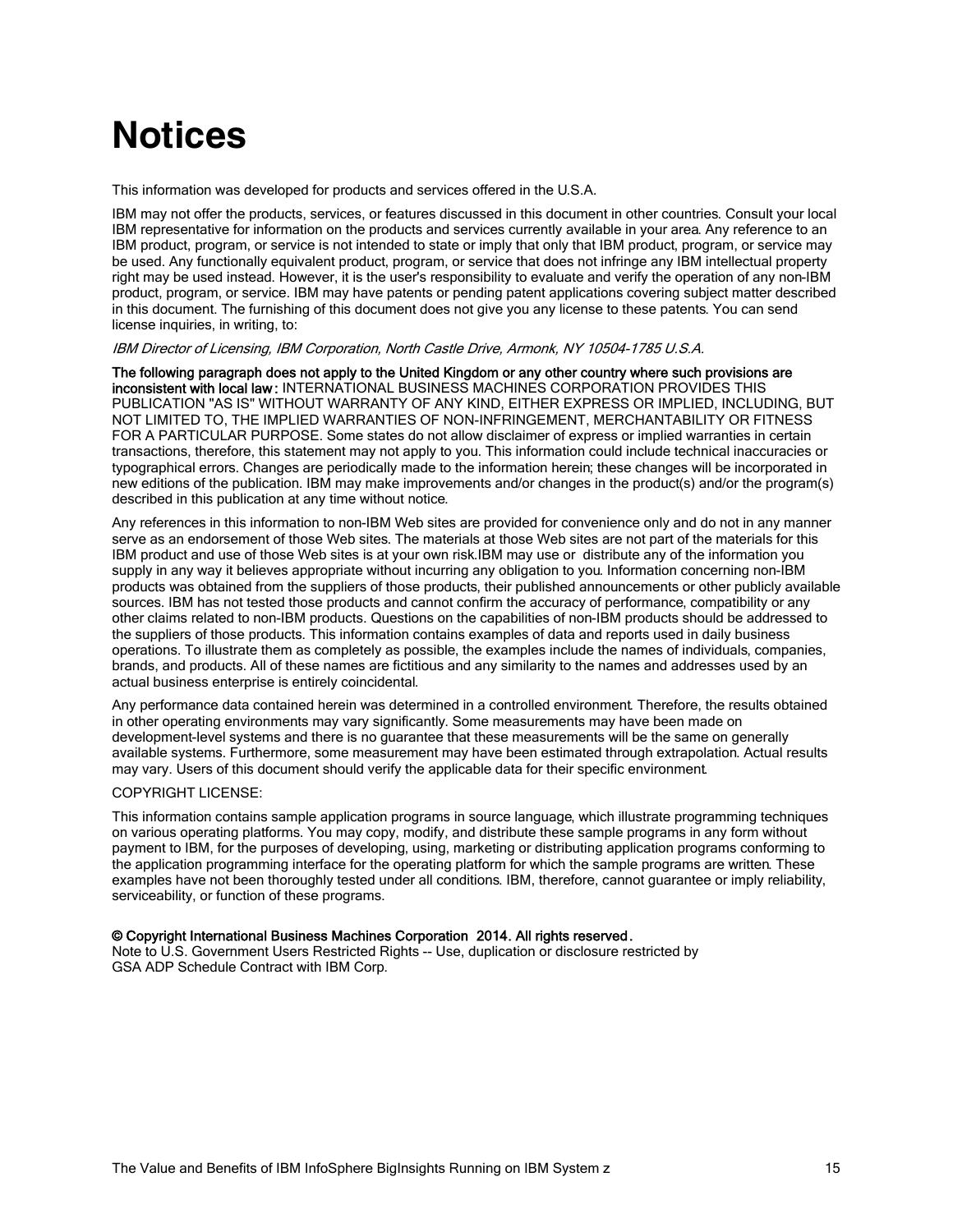This document was created or updated on November 26, 2014.

Send us your comments in one of the following ways:

- Use the online Contact us review form found at: ibm.com/redbooks
- Send your comments in an e-mail to: redbooks@us.ibm.com
- Mail your comments to: IBM Corporation, International Technical Support Organization Dept. HYTD Mail Station P099 2455 South Road Poughkeepsie, NY 12601-5400 U.S.A.

This document is available online at http://www.ibm.com/redbooks/abstracts/tips1215.html .

# **Trademarks**

IBM, the IBM logo, and ibm.com are trademarks or registered trademarks of International Business Machines Corporation in the United States, other countries, or both. These and other IBM trademarked terms are marked on their first occurrence in this information with the appropriate symbol ( $\circledR$  or  $\mathbb{M}$ ), indicating US registered or common law trademarks owned by IBM at the time this information was published. Such trademarks may also be registered or common law trademarks in other countries. A current list of IBM trademarks is available on the Web at http://www.ibm.com/legal/copytrade.shtml.

The following terms are trademarks of the International Business Machines Corporation in the United States, other countries, or both:

BigInsights™ CICS® Cognos® DataStage® DB2® DS8000® GPFS™ HiperSockets™ IBM® IBM PureData™ IMS™ InfoSphere® Power Systems™ PR/SM™ PureData® Redbooks® Redbooks (logo)® SPSS® System Storage® System z® Tealeaf® WebSphere® z/OS® z/VM® zEnterprise®